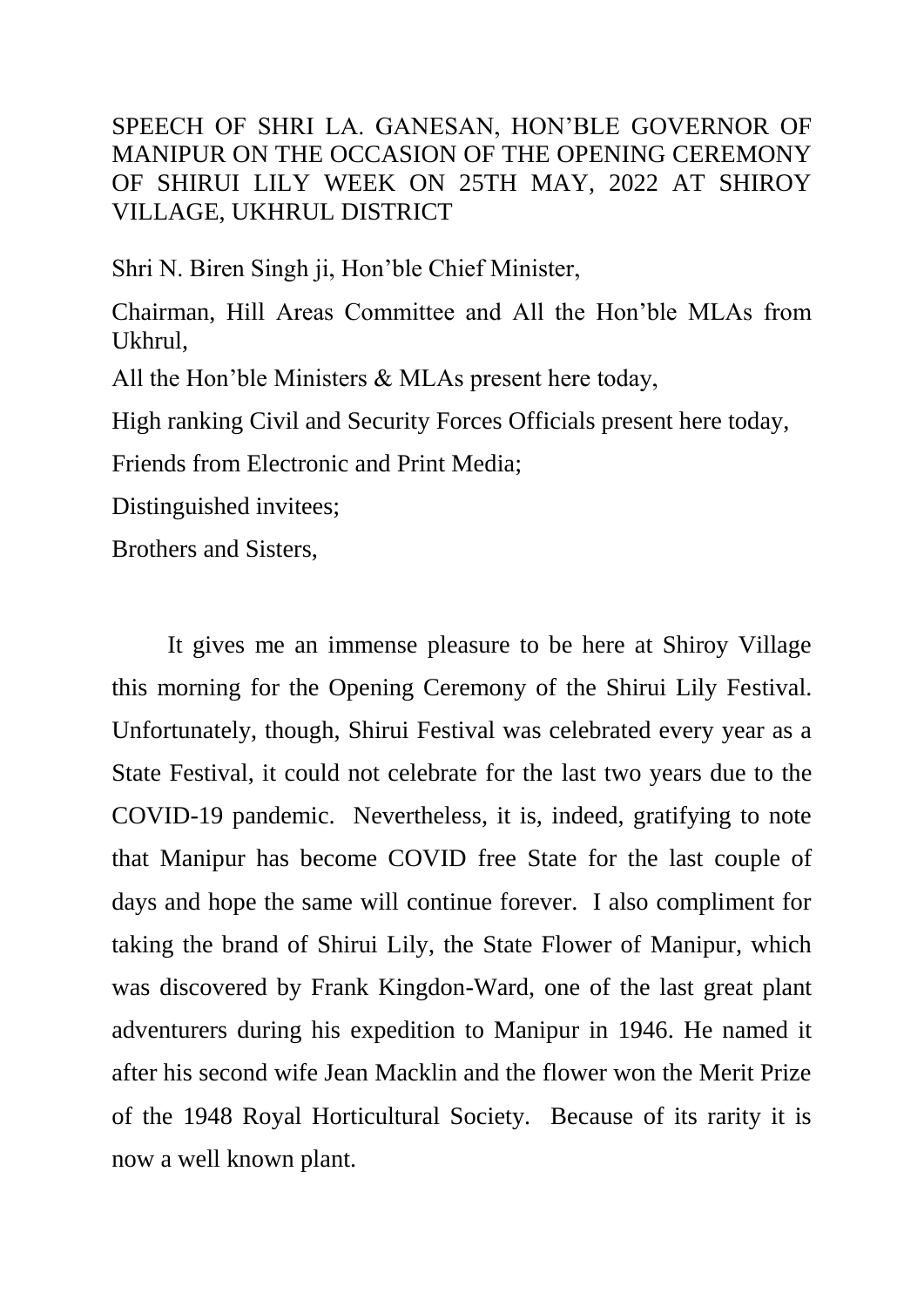The lily, which flowers in late May to early June, is becoming rarer and many experts have felt that it may ultimately become extinct, with the rising temperature and change in the habitat. Earlier, it was thought that due to forest fire the plant was being affected with a plant now bearing only a few flowers while about 3 to 4 decades back, a stalk carried not less than 12 flowers. Now, small bamboos are encroaching on the habitat of the lily and the latter is finding it difficult to compete with the gregarious bamboos. There is a need for proper scientific study on the flower, so that this renowned flower can continue to thrive in its original habitat. I am glad that ICAR has taken up tissue culture of this plant and I hope that it will perpetuate this plant not only in the original habitat but also in laboratory conditions so that it does not become extinct.

The focus on global warming and climate change and its impact on the lily including remedial measures is laudable and I do feel that it is most timely. As mentioned earlier, if intervention is not made the plant may be lost forever. It is not only the lily but other flora and fauna are facing tremendous threat to their survival as their habitats are not only altering but are under severe exploitation. Manipur is also known for its orchids, flora and fauna and it will be huge disappointment to all if this wealth is not preserved and marketed. The jhum cycle is becoming lesser and lesser with the need to feed the rising population as a result the soil is getting easily exposed and subject to erosion. Kingdon-Ward also found a number of Primula species on the Shiroy slope but now the number has dwindled. Due to